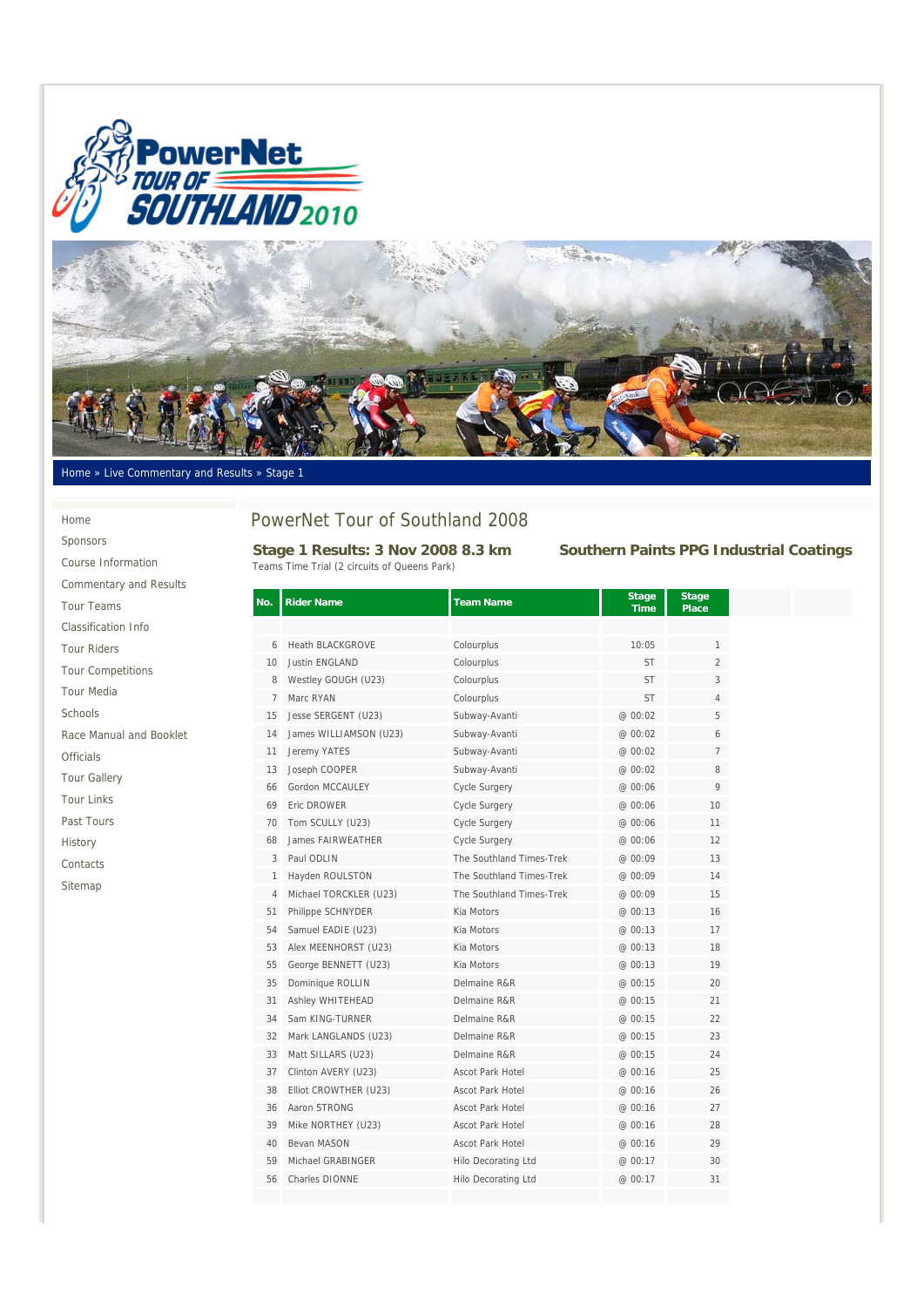| 60  | Kirk O'BEE            | <b>Hilo Decorating Ltd</b>   | @ 00:17 | 32 |
|-----|-----------------------|------------------------------|---------|----|
| 106 | <b>Blair MARTIN</b>   | <b>Creation Signs</b>        | @ 00:18 | 33 |
| 109 | Nathan PAGE           | <b>Creation Signs</b>        | @ 00:18 | 34 |
| 108 | Alex MALONE           | <b>Creation Signs</b>        | @ 00:18 | 35 |
| 107 | David EVANS           | <b>Creation Signs</b>        | @ 00:18 | 36 |
| 110 | <b>Andrew CRAWLEY</b> | <b>Creation Signs</b>        | @ 00:18 | 37 |
| 52  | <b>Will DICKESON</b>  | Kia Motors                   | @ 00:19 | 38 |
| 28  | Peter LATHAM          | Raboplus                     | @ 00:21 | 39 |
| 26  | Robin RFID            | Raboplus                     | @ 00:21 | 40 |
| 27  | <b>Glen CHADWICK</b>  | Raboplus                     | @ 00:21 | 41 |
| 29  | <b>Justin KERR</b>    | Raboplus                     | @ 00:21 | 42 |
| 30  | Shem ROGER (U23)      | Raboplus                     | @ 00:21 | 43 |
| 12  | Hayden GODFREY        | Subway-Avanti                | @ 00:33 | 44 |
| 75  | Ryan WILLS (U23)      | Share The Road               | @ 00:33 | 45 |
| 74  | Roman VAN UDEN (U23)  | Share The Road               | @ 00:33 | 46 |
| 73  | Aaron LAWSON (U23)    | Share The Road               | @ 00:33 | 47 |
| 57  | Chuck COYLE           | <b>Hilo Decorating Ltd</b>   | @00:33  | 48 |
| 44  | Michael STALLARD      | Powernet                     | @ 00:34 | 49 |
| 41  | Mathew GORTER         | Powernet                     | @ 00:34 | 50 |
| 42  | <b>Joel PEARSON</b>   | Powernet                     | @ 00:34 | 51 |
| 43  | John ALABASTER        | Powernet                     | @ 00:34 | 52 |
| 45  | Paul WINTERBOURNE     | Powernet                     | @ 00:34 | 53 |
| 111 | Richard ROLLINSON     | <b>Energy Smart</b>          | @ 00:35 | 54 |
| 112 | Dennis FARRELL        | <b>Energy Smart</b>          | @ 00:35 | 55 |
| 113 | Andrew PHILLIPS       | <b>Energy Smart</b>          | @ 00:35 | 56 |
| 114 | Nicholas ATKINSON     | <b>Energy Smart</b>          | @ 00:35 | 57 |
| 115 | Colin ROBERTSON       | <b>Energy Smart</b>          | @ 00:35 | 58 |
| 22  | <b>Brett TIVERS</b>   | Preston Russell Law          | @ 00:36 | 59 |
| 25  | <b>Brad HALL</b>      | Preston Russell Law          | @ 00:36 | 60 |
| 23  | Brock ROBERTS (U23)   | Preston Russell Law          | @ 00:36 | 61 |
| 21  | Stephen ELDEN         | Preston Russell Law          | @ 00:36 | 62 |
| 90  | Jack BAUER            | Fulton Hogan                 | @ 00:37 | 63 |
| 86  | Josh BARLEY (U23)     | Fulton Hogan                 | @ 00:37 | 64 |
| 88  | Scott RAINSFORD       | Fulton Hogan                 | @ 00:37 | 65 |
| 18  | Brad CARTER (U23)     | Calder Stewart               | @ 00:39 | 66 |
| 20  | James MCCOY (U23)     | Calder Stewart               | @ 00:39 | 67 |
| 84  | David AYRE (U23)      | Winton's Middle Pub          | @ 00:39 | 68 |
| 17  | Benjamin KING (U23)   | Calder Stewart               | @ 00:39 | 69 |
| 19  | Alex MCGREGOR (U23)   | Calder Stewart               | @ 00:39 | 70 |
| 81  | James GIBSON          | Winton's Middle Pub          | @ 00:39 | 71 |
| 83  | Brett DAWBER          | Winton's Middle Pub          | @ 00:39 | 72 |
| 85  | Chris SANSON (U23)    | Winton's Middle Pub          | @ 00:39 | 73 |
| 16  | Adam SEMPLE (U23)     | Calder Stewart               | @ 00:39 | 74 |
| 72  | Adam COKER (U23)      | Share The Road               | @ 00:41 | 75 |
| 5   | Shane MELROSE         | The Southland Times-Trek     | @ 00:42 | 76 |
| 62  | Alexander RAY (U23)   | Sycamore Print               | @ 00:50 | 77 |
| 64  | Bradley ALDRICH (U23) | Sycamore Print               | @ 00:50 | 78 |
| 63  | Andy MCNAB (U23)      | Sycamore Print               | @ 00:50 | 79 |
| 48  | Tyler LOCKE (U23)     | Now-MS Society               | @ 00:50 | 80 |
| 65  | Latham CROFT (U23)    | Sycamore Print               | @ 00:50 | 81 |
| 47  | Peter RENNIE (U23)    | Now-MS Society               | @ 00:50 | 82 |
| 46  | Sheldon DEENY         | Now-MS Society               | @ 00:50 | 83 |
| 49  | Cory GREENBERG (U23)  | Now-MS Society               | @ 00:50 | 84 |
| 50  | Aaron SCHNEIDER (U23) | Now-MS Society               | @ 00:50 | 85 |
| 76  | Nick LOVEGROVE        | Hudson Gavin Martin          | @ 00:55 | 86 |
| 78  | Jamie WHYTE           | Hudson Gavin Martin          | @ 00:55 | 87 |
| 80  | <b>Andrew EAGLES</b>  | Hudson Gavin Martin          | @ 00:55 | 88 |
| 79  | Jeremy MEECH          | Hudson Gavin Martin          | @ 00:55 | 89 |
| 77  | Nico DE JONG          | Hudson Gavin Martin          | @ 00:55 | 90 |
| 104 | Sheldon GORTER (U23)  | Southern Inst. Of Technology | @ 00:58 | 91 |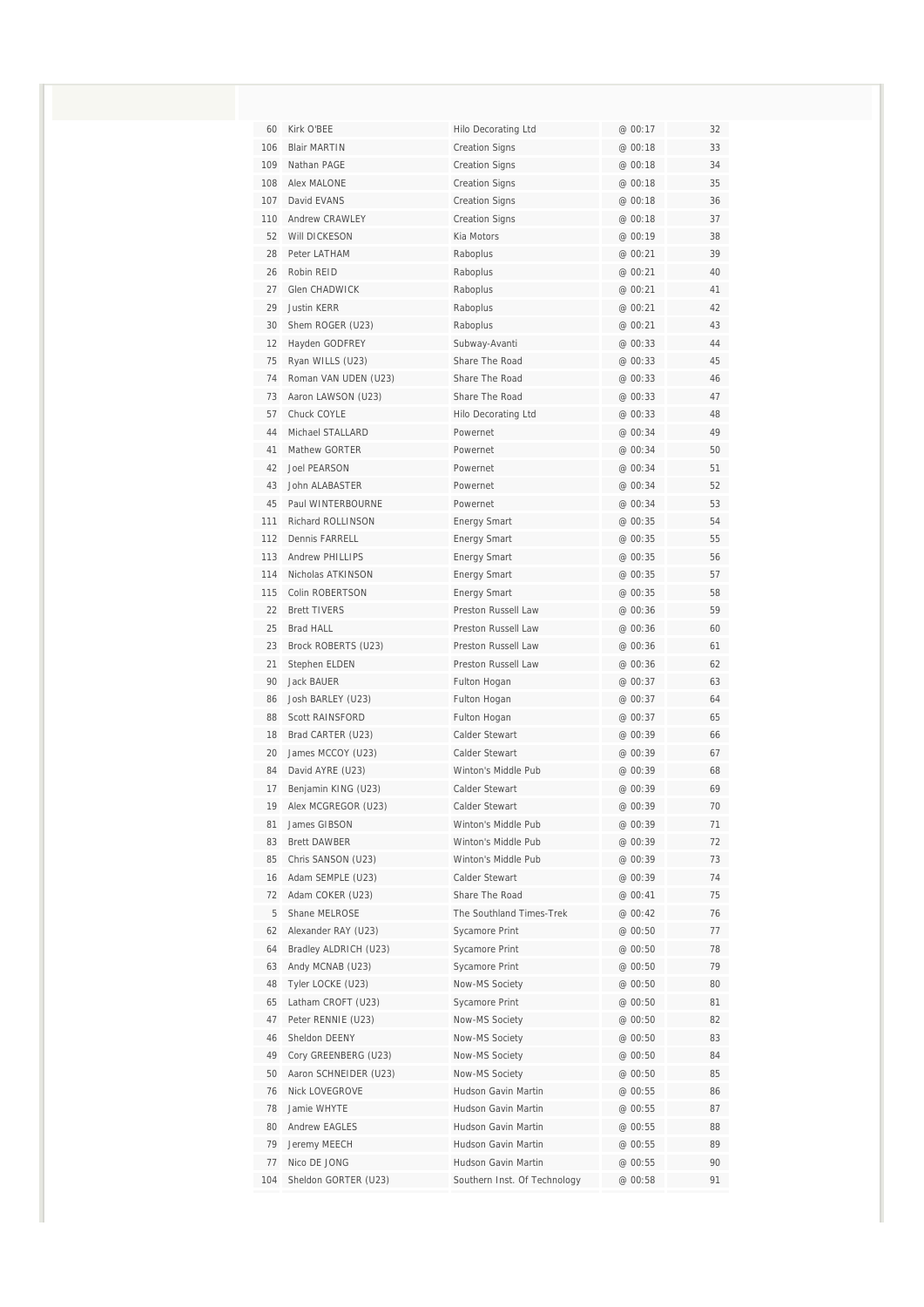| 3 Tour of Southland.        |     | 103 , Matt DOUGLAS     | Southern Inst. Of Technology | @ 00:58 | 92  |
|-----------------------------|-----|------------------------|------------------------------|---------|-----|
| Live data provided by Gen-i | 105 | <b>Tim PEARCE</b>      | Southern Inst. Of Technology | @ 00:58 | 93  |
| Southland                   | 102 | Rodney WEIBERG         | Southern Inst. Of Technology | @ 00:58 | 94  |
|                             | 101 | Jonty TAYLOR           | Southern Inst. Of Technology | @ 00:58 | 95  |
|                             | 95  | Alan WILLIAMS (U23)    | Riverside Rentals            | @ 00:59 | 96  |
|                             | 94  | <b>Brian BIGGS</b>     | <b>Riverside Rentals</b>     | @ 00:59 | 97  |
|                             | 92  | Colin CORNBERG (U23)   | Riverside Rentals            | @ 00:59 | 98  |
|                             | 93  | Jonathon ATKINSON      | Riverside Rentals            | @ 00:59 | 99  |
|                             | 97  | Travis KANE            | South West Helicopters       | @ 01:04 | 100 |
|                             | 96  | Matthew MARSHALL (U23) | South West Helicopters       | @ 01:04 | 101 |
|                             | 98  | Mark MATTHEWS          | South West Helicopters       | @ 01:04 | 102 |
|                             | 99  | Simon CROOM            | South West Helicopters       | @ 01:04 | 103 |
|                             | 67  | Chris O'CONNOR (U23)   | Cycle Surgery                | @ 01:08 | 104 |
|                             | 82  | Leon HEXTALL (U23)     | Winton's Middle Pub          | @ 01:14 | 105 |
|                             | 71  | Matthew GILBERT        | Share The Road               | @ 01:17 | 106 |
|                             | 100 | Garth COOPER           | South West Helicopters       | @ 01:20 | 107 |
|                             | 89  | <b>Tim HARGRAVE</b>    | Fulton Hogan                 | @ 01:45 | 108 |
|                             | 87  | Alasdair DEMPSEY       | Fulton Hogan                 | @ 01:45 | 109 |
|                             | 9   | Logan HUTCHINGS        | Colourplus                   | @ 01:50 | 110 |
|                             | 91  | <b>Winston BRIGGS</b>  | Riverside Rentals            | @ 02:06 | 111 |
|                             | 58  | Omer KEM               | Hilo Decorating Ltd          | @ 02:26 | 112 |
|                             |     | Sam BEWLEY (U23)       | The Southland Times-Trek     | @ 02:31 | 113 |
|                             | 24  | Josh PAGE              | Preston Russell Law          | @ 04:33 | 114 |
|                             | 61  | Daniel SEAGAR (U23)    | <b>Sycamore Print</b>        | @ 05:43 | 115 |
|                             |     |                        |                              |         |     |

Live data provided by Gen-i Southland. Results data generated from SportCalc (www.sportcalc.co.nz)

#### **PowerNet General Classification (After stage 1)**

**© 2008 Tour of Southland.** 

| No. | <b>Rider Name</b>        | Team Name                | G C<br><b>Time</b> | G C<br>Place | <b>Bonus</b> | <b>Penalty</b> |
|-----|--------------------------|--------------------------|--------------------|--------------|--------------|----------------|
|     |                          |                          |                    |              |              |                |
| 6   | <b>Heath BLACKGROVE</b>  | Colourplus               | 10:05              | $1 =$        |              |                |
| 10  | Justin ENGLAND           | Colourplus               | 10:05              | $1 =$        |              |                |
| 8   | Westley GOUGH (U23)      | Colourplus               | 10:05              | $1 =$        |              |                |
| 7   | Marc RYAN                | Colourplus               | 10:05              | $1 =$        |              |                |
| 15  | Jesse SERGENT (U23)      | Subway-Avanti            | @ 00:02            | $5=$         |              |                |
| 14  | James WILLIAMSON (U23)   | Subway-Avanti            | @ 00:02            | $5=$         |              |                |
| 11  | Jeremy YATES             | Subway-Avanti            | @ 00:02            | $5=$         |              |                |
| 13  | Joseph COOPER            | Subway-Avanti            | @ 00:02            | $5=$         |              |                |
| 66  | Gordon MCCAULEY          | Cycle Surgery            | @ 00:06            | $9=$         |              |                |
| 69  | Eric DROWER              | Cycle Surgery            | @ 00:06            | $9=$         |              |                |
| 70  | Tom SCULLY (U23)         | Cycle Surgery            | @ 00:06            | $9=$         |              |                |
| 68  | <b>James FAIRWEATHER</b> | Cycle Surgery            | @ 00:06            | $9=$         |              |                |
| 3   | Paul ODLIN               | The Southland Times-Trek | @ 00:09            | $13 =$       |              |                |
| 1   | Hayden ROULSTON          | The Southland Times-Trek | @ 00:09            | $13 =$       |              |                |
| 4   | Michael TORCKLER (U23)   | The Southland Times-Trek | @ 00:09            | $13 =$       |              |                |
| 51  | Philippe SCHNYDER        | Kia Motors               | @ 00:13            | $16=$        |              |                |
| 54  | Samuel EADIE (U23)       | Kia Motors               | @ 00:13            | $16 =$       |              |                |
| 53  | Alex MEENHORST (U23)     | Kia Motors               | @ 00:13            | $16=$        |              |                |
| 55  | George BENNETT (U23)     | Kia Motors               | @ 00:13            | $16=$        |              |                |
| 35  | Dominique ROLLIN         | Delmaine R&R             | @ 00:15            | $20 =$       |              |                |
| 31  | <b>Ashley WHITEHEAD</b>  | Delmaine R&R             | @ 00:15            | $20 =$       |              |                |
| 34  | Sam KING-TURNER          | Delmaine R&R             | @ 00:15            | $20=$        |              |                |
| 32  | Mark LANGLANDS (U23)     | Delmaine R&R             | @ 00:15            | $20 =$       |              |                |
| 33  | Matt SILLARS (U23)       | Delmaine R&R             | @ 00:15            | $20 =$       |              |                |
| 37  | Clinton AVERY (U23)      | Ascot Park Hotel         | @ 00:16            | $25=$        |              |                |
| 38  | Elliot CROWTHER (U23)    | <b>Ascot Park Hotel</b>  | @ 00:16            | $25=$        |              |                |
| 36  | Aaron STRONG             | Ascot Park Hotel         | @ 00:16            | $25=$        |              |                |
| 39  | Mike NORTHEY (U23)       | Ascot Park Hotel         | @ 00:16            | $25=$        |              |                |
| 40  | Bevan MASON              | Ascot Park Hotel         | @ 00:16            | $25=$        |              |                |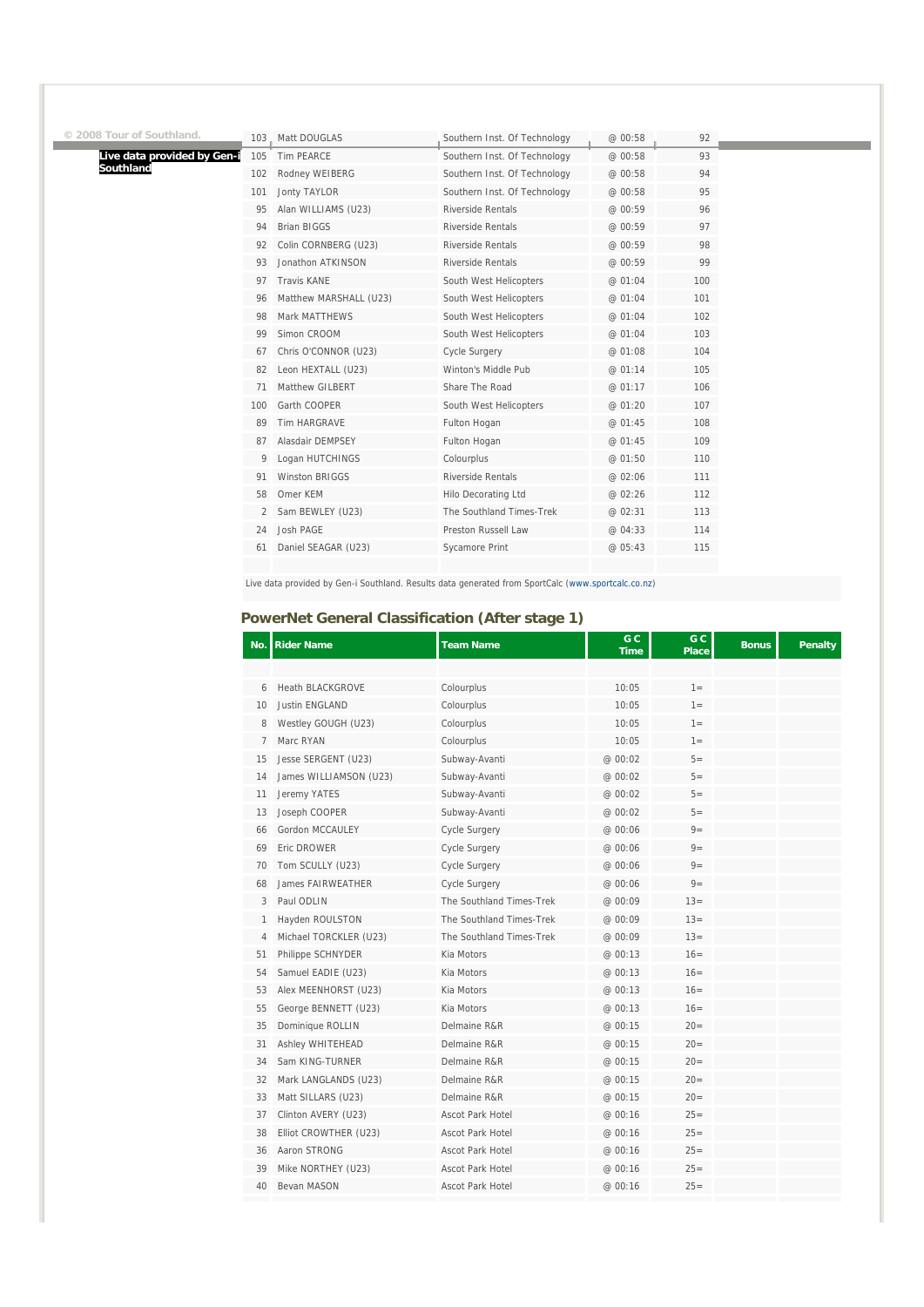| 59         | Michael GRABINGER                           | Hilo Decorating Ltd                        | @ 00:17            | $30=$            |  |
|------------|---------------------------------------------|--------------------------------------------|--------------------|------------------|--|
| 56         | Charles DIONNE                              | Hilo Decorating Ltd                        | @ 00:17            | $30=$            |  |
| 60         | Kirk O'BEE                                  | Hilo Decorating Ltd                        | @ 00:17            | $30=$            |  |
| 106        | <b>Blair MARTIN</b>                         | <b>Creation Signs</b>                      | @ 00:18            | $33 =$           |  |
| 109        | Nathan PAGF                                 | <b>Creation Signs</b>                      | @ 00:18            | $33 =$           |  |
| 108        | Alex MALONE                                 | <b>Creation Signs</b>                      | @ 00:18            | $33 =$           |  |
| 107        | David EVANS                                 | <b>Creation Signs</b>                      | @ 00:18            | $33 =$           |  |
| 110        | <b>Andrew CRAWLEY</b>                       | <b>Creation Signs</b>                      | @ 00:18            | $33 =$           |  |
| 52         | Will DICKESON                               | Kia Motors                                 | @ 00:19            | 38               |  |
| 28         | Peter LATHAM                                | Raboplus                                   | @ 00:21            | $39 =$           |  |
| 26         | Robin REID                                  | Raboplus                                   | @ 00:21            | $39=$            |  |
| 27         | Glen CHADWICK                               | Raboplus                                   | @ 00:21            | $39 =$           |  |
| 29         | <b>Justin KERR</b>                          | Raboplus                                   | @ 00:21            | $39 =$           |  |
| 30         | Shem ROGER (U23)                            | Raboplus                                   | @ 00:21            | $39 =$           |  |
| 12         | Hayden GODFREY                              | Subway-Avanti                              | @ 00:33            | $44 =$           |  |
| 75         | Ryan WILLS (U23)                            | Share The Road                             | @ 00:33            | $44 =$           |  |
| 74         | Roman VAN UDEN (U23)                        | Share The Road                             | @ 00:33            | $44 =$           |  |
| 73         | Aaron LAWSON (U23)                          | Share The Road                             | @ 00:33            | $44 =$           |  |
| 57         | Chuck COYLE                                 | Hilo Decorating Ltd                        | @ 00:33            | $44 =$           |  |
| 44         | Michael STALLARD                            | Powernet                                   | @ 00:34            | $49=$            |  |
| 41         | Mathew GORTER                               | Powernet                                   | @ 00:34            | $49=$            |  |
| 42         | <b>Joel PEARSON</b>                         | Powernet                                   | @ 00:34            | $49=$            |  |
| 43         | John ALABASTER                              | Powernet                                   | @ 00:34            | $49=$            |  |
| 45         | Paul WINTERBOURNE                           | Powernet                                   | @ 00:34            | $49=$            |  |
| 111        | <b>Richard ROLLINSON</b>                    | <b>Energy Smart</b>                        | @ 00:35            | $54=$            |  |
| 112        | Dennis FARRELL                              | <b>Energy Smart</b>                        | @ 00:35            | $54 =$           |  |
| 113<br>114 | <b>Andrew PHILLIPS</b><br>Nicholas ATKINSON | <b>Energy Smart</b>                        | @ 00:35            | $54 =$<br>$54 =$ |  |
| 115        | Colin ROBERTSON                             | <b>Energy Smart</b>                        | @ 00:35<br>@ 00:35 | $54 =$           |  |
| 22         | <b>Brett TIVERS</b>                         | <b>Energy Smart</b><br>Preston Russell Law | @ 00:36            | $59=$            |  |
| 25         | <b>Brad HALL</b>                            | <b>Preston Russell Law</b>                 | @ 00:36            | $59=$            |  |
| 23         | Brock ROBERTS (U23)                         | Preston Russell Law                        | @ 00:36            | $59=$            |  |
| 21         | Stephen ELDEN                               | Preston Russell Law                        | @ 00:36            | $59=$            |  |
| 90         | <b>Jack BAUER</b>                           | Fulton Hogan                               | @ 00:37            | $63=$            |  |
| 86         | Josh BARLEY (U23)                           | Fulton Hogan                               | @ 00:37            | $63=$            |  |
| 88         | <b>Scott RAINSFORD</b>                      | Fulton Hogan                               | @ 00:37            | $63=$            |  |
| 18         | Brad CARTER (U23)                           | Calder Stewart                             | @ 00:39            | $66=$            |  |
| 20         | James MCCOY (U23)                           | Calder Stewart                             | @ 00:39            | $66=$            |  |
| 84         | David AYRE (U23)                            | Winton's Middle Pub                        | @ 00:39            | $66=$            |  |
| 17         | Benjamin KING (U23)                         | Calder Stewart                             | @ 00:39            | $66=$            |  |
| 19         | Alex MCGREGOR (U23)                         | Calder Stewart                             | @ 00:39            | $66=$            |  |
| 81         | James GIBSON                                | Winton's Middle Pub                        | @ 00:39            | $66=$            |  |
| 83         | <b>Brett DAWBER</b>                         | Winton's Middle Pub                        | @ 00:39            | $66=$            |  |
| 85         | Chris SANSON (U23)                          | Winton's Middle Pub                        | @ 00:39            | $66=$            |  |
| 16         | Adam SEMPLE (U23)                           | Calder Stewart                             | @ 00:39            | $66=$            |  |
| 72         | Adam COKER (U23)                            | Share The Road                             | @ 00:41            | 75               |  |
| 5          | Shane MELROSE                               | The Southland Times-Trek                   | @ 00:42            | 76               |  |
| 62         | Alexander RAY (U23)                         | Sycamore Print                             | @ 00:50            | $77 =$           |  |
| 64         | Bradley ALDRICH (U23)                       | Sycamore Print                             | @ 00:50            | $77 =$           |  |
| 63         | Andy MCNAB (U23)                            | Sycamore Print                             | @ 00:50            | $77 =$           |  |
| 48         | Tyler LOCKE (U23)                           | Now-MS Society                             | @ 00:50            | $77 =$           |  |
| 65         | Latham CROFT (U23)                          | Sycamore Print                             | @ 00:50            | $77 =$           |  |
| 47         | Peter RENNIE (U23)                          | Now-MS Society                             | @ 00:50            | $77 =$           |  |
| 46         | Sheldon DEENY                               | Now-MS Society                             | @ 00:50            | $77 =$           |  |
| 49         | Cory GREENBERG (U23)                        | Now-MS Society                             | @ 00:50            | $77 =$           |  |
| 50         | Aaron SCHNEIDER (U23)                       | Now-MS Society                             | @ 00:50            | $77 =$           |  |
| 76         | Nick LOVEGROVE                              | Hudson Gavin Martin                        | @ 00:55            | $86=$            |  |
| 78         | Jamie WHYTE                                 | Hudson Gavin Martin                        | @ 00:55            | $86=$            |  |
| 80         | Andrew EAGLES                               | Hudson Gavin Martin                        | @ 00:55            | $86 =$           |  |
| 79         | Jeremy MEECH                                | Hudson Gavin Martin                        | @ 00:55            | $86=$            |  |

Home | Sponsors | Course Information | Commentary and Results | Tour Teams | Classification Info | Tour Riders | Tour Competitions | Tour Media | Schools | Race Manual and Booklet | Officials | Tour Gallery | Tour Links | Past Tours | History | Contacts | Sitemap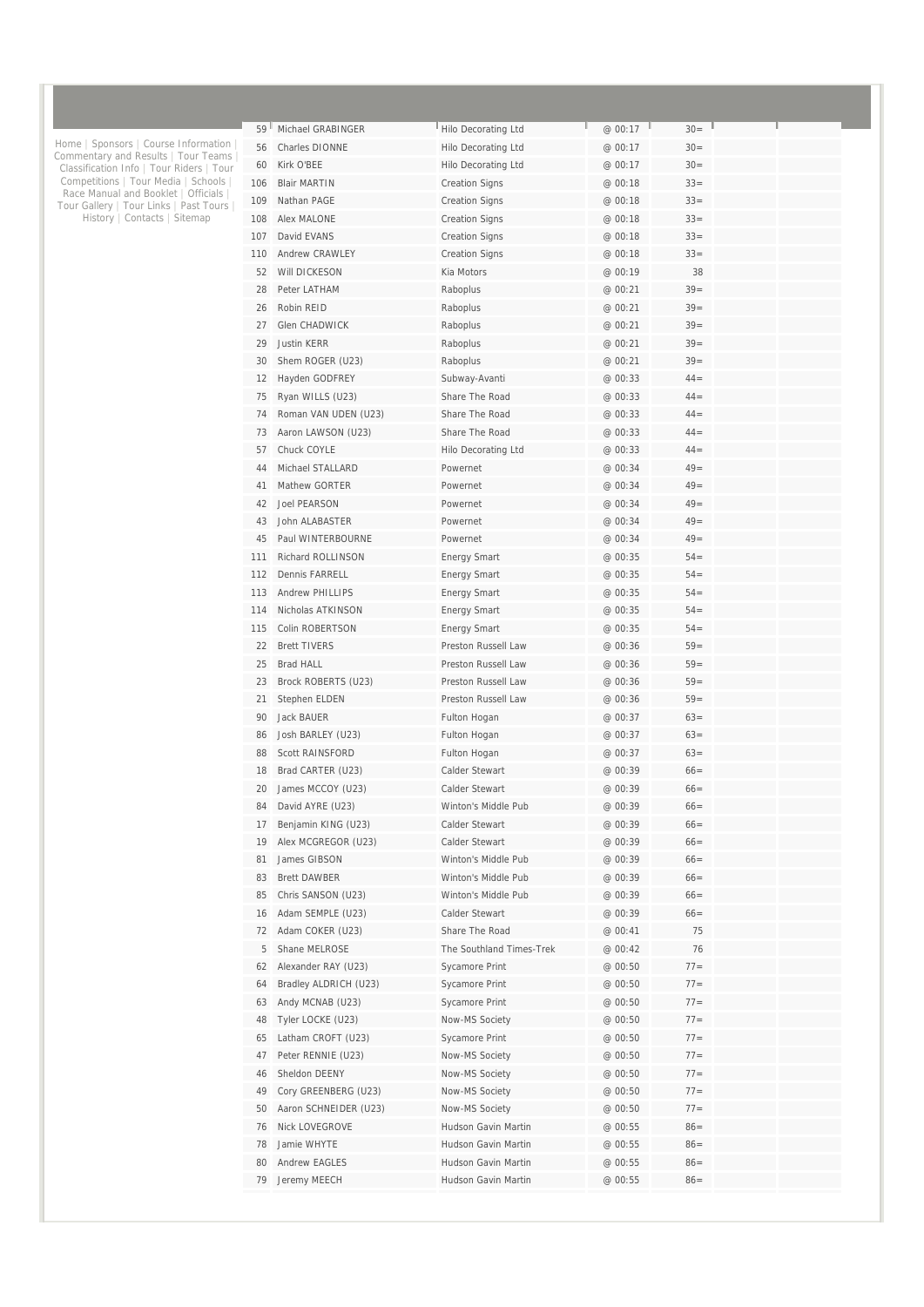| 77             | Nico DE JONG           | Hudson Gavin Martin          | @00:55  | $86=$   |  |
|----------------|------------------------|------------------------------|---------|---------|--|
| 104            | Sheldon GORTER (U23)   | Southern Inst. Of Technology | @ 00:58 | $91 =$  |  |
| 103            | Matt DOUGLAS           | Southern Inst. Of Technology | @ 00:58 | $91 =$  |  |
| 105            | Tim PFARCF             | Southern Inst. Of Technology | @ 00:58 | $91 =$  |  |
| 102            | Rodney WEIBERG         | Southern Inst. Of Technology | @ 00:58 | $91 =$  |  |
| 101            | <b>Jonty TAYLOR</b>    | Southern Inst. Of Technology | @ 00:58 | $91 =$  |  |
| 95             | Alan WILLIAMS (U23)    | Riverside Rentals            | @00:59  | $96 =$  |  |
| 94             | <b>Brian BIGGS</b>     | Riverside Rentals            | @ 00:59 | $96 =$  |  |
| 92             | Colin CORNBERG (U23)   | Riverside Rentals            | @00:59  | $96 =$  |  |
| 93             | Jonathon ATKINSON      | <b>Riverside Rentals</b>     | @ 00:59 | $96 =$  |  |
| 97             | <b>Travis KANF</b>     | South West Helicopters       | @ 01:04 | $100 =$ |  |
| 96             | Matthew MARSHALL (U23) | South West Helicopters       | @ 01:04 | $100 =$ |  |
| 98             | Mark MATTHEWS          | South West Helicopters       | @ 01:04 | $100 =$ |  |
| 99             | Simon CROOM            | South West Helicopters       | @ 01:04 | $100 =$ |  |
| 67             | Chris O'CONNOR (U23)   | <b>Cycle Surgery</b>         | @ 01:08 | 104     |  |
| 82             | Leon HEXTALL (U23)     | Winton's Middle Pub          | @ 01:14 | 105     |  |
| 71             | Matthew GILBERT        | Share The Road               | @ 01:17 | 106     |  |
| 100            | Garth COOPER           | South West Helicopters       | @ 01:20 | 107     |  |
| 89             | <b>Tim HARGRAVE</b>    | Fulton Hogan                 | @ 01:45 | $108 =$ |  |
| 87             | Alasdair DEMPSEY       | Fulton Hogan                 | @ 01:45 | $108 =$ |  |
| 9              | Logan HUTCHINGS        | Colourplus                   | @ 01:50 | 110     |  |
| 91             | Winston BRIGGS         | Riverside Rentals            | @ 02:06 | 111     |  |
| 58             | Omer KFM               | <b>Hilo Decorating Ltd</b>   | @ 02:26 | 112     |  |
| $\mathfrak{D}$ | Sam BEWLEY (U23)       | The Southland Times-Trek     | @ 02:31 | 113     |  |
| 24             | Josh PAGE              | Preston Russell Law          | @04:33  | 114     |  |
| 61             | Daniel SEAGAR (U23)    | Sycamore Print               | @ 05:43 | 115     |  |
|                |                        |                              |         |         |  |

Live data provided by Gen-i Southland. Results data generated from SportCalc (www.sportcalc.co.nz)

# **Teams Classification (After stage 1)**

### **Sponsored by WENSLEY'S AVANTI PRO, INVERCARGILL**

| <b>Team Name</b>             | <b>GC Time</b> |
|------------------------------|----------------|
|                              |                |
| Colourplus                   | 30:15          |
| Subway-Avanti                | @ 00:06        |
| Cycle Surgery                | @ 00:18        |
| The Southland Times-Trek     | @ 00:27        |
| Kia Motors                   | @ 00:39        |
| Delmaine R&R                 | @ 00:45        |
| Ascot Park Hotel             | @ 00:48        |
| Hilo Decorating Ltd          | @ 00:51        |
| <b>Creation Signs</b>        | @ 00:54        |
| Raboplus                     | @ 01:03        |
| Share The Road               | @ 01:39        |
| Powernet                     | @ 01:42        |
| <b>Energy Smart</b>          | @ 01:45        |
| Preston Russell Law          | @ 01:48        |
| Fulton Hogan                 | @ 01:51        |
| Calder Stewart               | @ 01:57        |
| Winton's Middle Pub          | @ 01:57        |
| Now-MS Society               | @ 02:30        |
| Sycamore Print               | @ 02:30        |
| Hudson Gavin Martin          | @ 02:45        |
| Southern Inst. Of Technology | @ 02:54        |
| Riverside Rentals            | @02:57         |
| South West Helicopters       | @ 03:12        |
|                              |                |

Live data provided by Gen-i Southland. Results data generated from SportCalc (www.sportcalc.co.nz)

# **Sprint Ace Classification (after stage 1)**